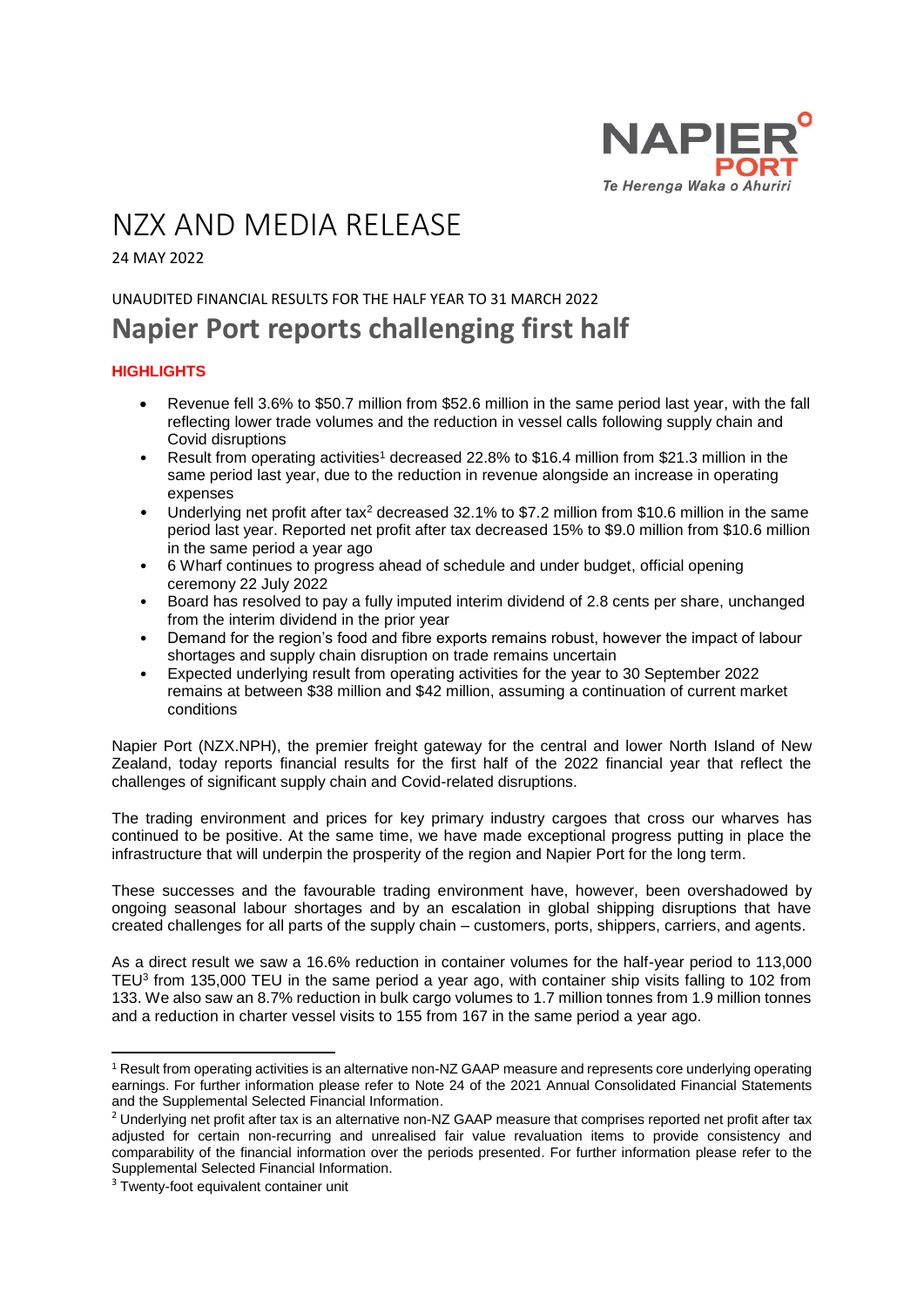These reductions and environmental challenges have flowed through to Napier Port's financial performance.

#### **FINANCIAL RESULTS**

Revenue for the half year was down 3.6% to \$50.7 million from \$52.6 million in the same period last year. Our result from operating activities for the half year to 31 March 2022 was down 22.8% to \$16.4 million from the \$21.3 million reported for the first half of the last financial year. In addition to the reduction in revenues, the fall reflects an increase in operating expenses as we feel the impact of higher input costs across all spend categories.

Underlying net profit after tax was \$7.2 million, down 32.1% on the \$10.6 million in the same period last year. Reported net profit after tax was down 15% to \$9.0 million from \$10.6 million in the same period a year ago.

Napier Port Chief Executive Todd Dawson said: "Shipping schedule reliability has continued to be unpredictable, resulting in missed or delayed vessel arrivals at Napier Port as well as at other ports throughout New Zealand and internationally.

"Ships arriving have required larger container exchanges for both us and cargo owners to manage. These factors have been compounded by pandemic-related absences across cargo owners' workforces and adverse local seasonal weather conditions. This created challenges for primary sector production and further disrupted the flow of cargo.

"While we do not expect any immediate easing in the global supply chain challenges, we are confident that – as Covid-19 becomes endemic and the shipping industry gradually adapts to the current trading environment – these pressures will lessen. Our focus therefore is working to keep the supply chain open and cargo flowing to minimise these disruptions.

"In line with our strategic goals to maintain strong links with our customers and build collaborative partnerships, we have worked hard to communicate with all in the supply chain and make changes to accommodate their needs to ensure cargo and shipping services are maintained and delivered as seamlessly as possible.

"The challenging trading conditions have meanwhile continued to place significant demands on our people. We are grateful and impressed by the way they have worked to maintain and enhance the links that Napier Port maintains between the wider regional economy and international markets.

"A key success has been the vigilance they have displayed with regards to Covid prevention and containment, slowing its spread across our workforce. Covid-related absence, at any one time, did not exceed 11% between January and March 2022, which meant no operations were stopped as a result of Omicron."

#### **LOOKING TO THE FUTURE**

Mr Dawson said Napier Port has continued to look through the current disruption and focus on ensuring our region maintains direct, efficient and competitive links to world markets.

"The most notable achievement has been the significant progress we have made bringing the intergenerational investment in 6 Wharf to near completion. The project, now in the commissioning phase, continues to deliver ahead of schedule and at a lower cost than initial estimates. It is set to officially open in July 2022.

"The new wharf opens up growth opportunities and shipping options for cargo owners across the central and lower North Island. It will allow us to accommodate the larger vessels arriving in New Zealand and provide greater flexibility and availability across all our wharves.

"We expect the additional capacity 6 Wharf will deliver to begin to be evident in the new financial year. We also believe this new capability will enhance the attractiveness of Napier Port to shipping lines and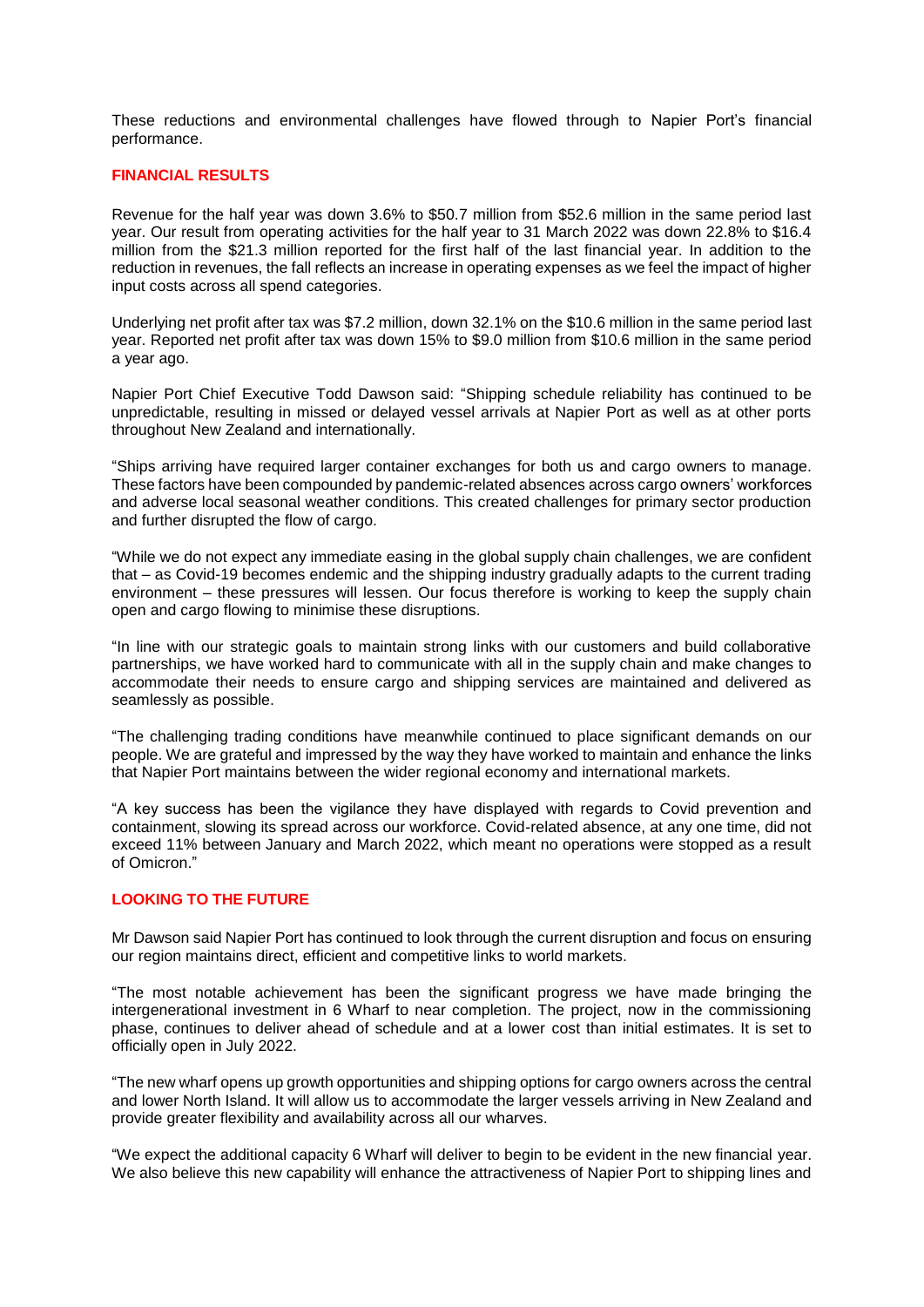that it will help to encourage others to follow ZIM Integrated Shipping Services, which has launched a new trans-Tasman service that calls at Napier Port.

"In addition, we have continued to build our landside logistics and services. This is a 'site to sea' supply chain solution that provides central and lower North Island customers with a range of freight and cargohandling options via Napier Port. Use of the service is steadily climbing with road and rail running seven days a week between Manawatū Inland Port and Napier Port.

"Our log-debarking facility is now operational and we are working on processing increased volumes through the plant. A key benefit of the facility is that it has enabled us to cease methyl bromide fumigation of logs at Napier Port, a significant environmental win for our region.

"Finally, we welcome the return of cruise ship visits to Napier in the coming cruise season. It remains too early to say how the current pipeline of bookings will translate into cruise ship visits. We are confident however, that Napier Port and Hawke's Bay remain an attractive destination for the cruise industry and demand is robust, especially with 6 Wharf going live before the season and able to accommodate the largest cruise vessels that call New Zealand.

#### **BALANCE SHEET AND DIVIDEND**

Napier Port remains well funded. We spent \$43.7 million on capital projects in the half year, including \$36.9 million on the 6 Wharf project, and ended the half year with drawn bank debt of \$120 million. In addition, we have undrawn bank facilities of \$60 million.

The Board has resolved to pay a fully imputed interim dividend of 2.8 cents per share, unchanged from the interim dividend paid last year.

The record date for dividend entitlement will be 10 June and the payment date will be 23 June.

#### **OUTLOOK**

Mr Dawson said: "The trade outlook for our region remains positive, with primary sector commodity prices remaining high and a stronger second half anticipated for meat, forestry and horticulture exports.

"Even though there are signs the pandemic is abating, Napier Port still faces uncertainty in the supply chain, including shipping disruption, labour shortages and high-cost inflation.

"Noting these continuing uncertainties and assuming a continuation of the current market conditions, Napier Port reaffirms the earnings guidance provided in April for the underlying result from operating activities for the year to 30 September 2022 to range between \$38 million and \$42 million.

"As highlighted previously, once 6 Wharf completes during the second half of the financial year, the majority of our finance costs will be recorded in our income statement. This, together with the additional depreciation for the new assets, will be deducted in determining net profit for the year."

Napier Port will provide a further update to the NZX market regarding our June quarter trading results during August.

*Further detail on Napier Port's financial performance for the half year to 31 March 2022 is included in the half year report and investor presentation released to the NZX today and available on the company's investor website at:<https://www.napierport.co.nz/investor-centre/>*

ENDS